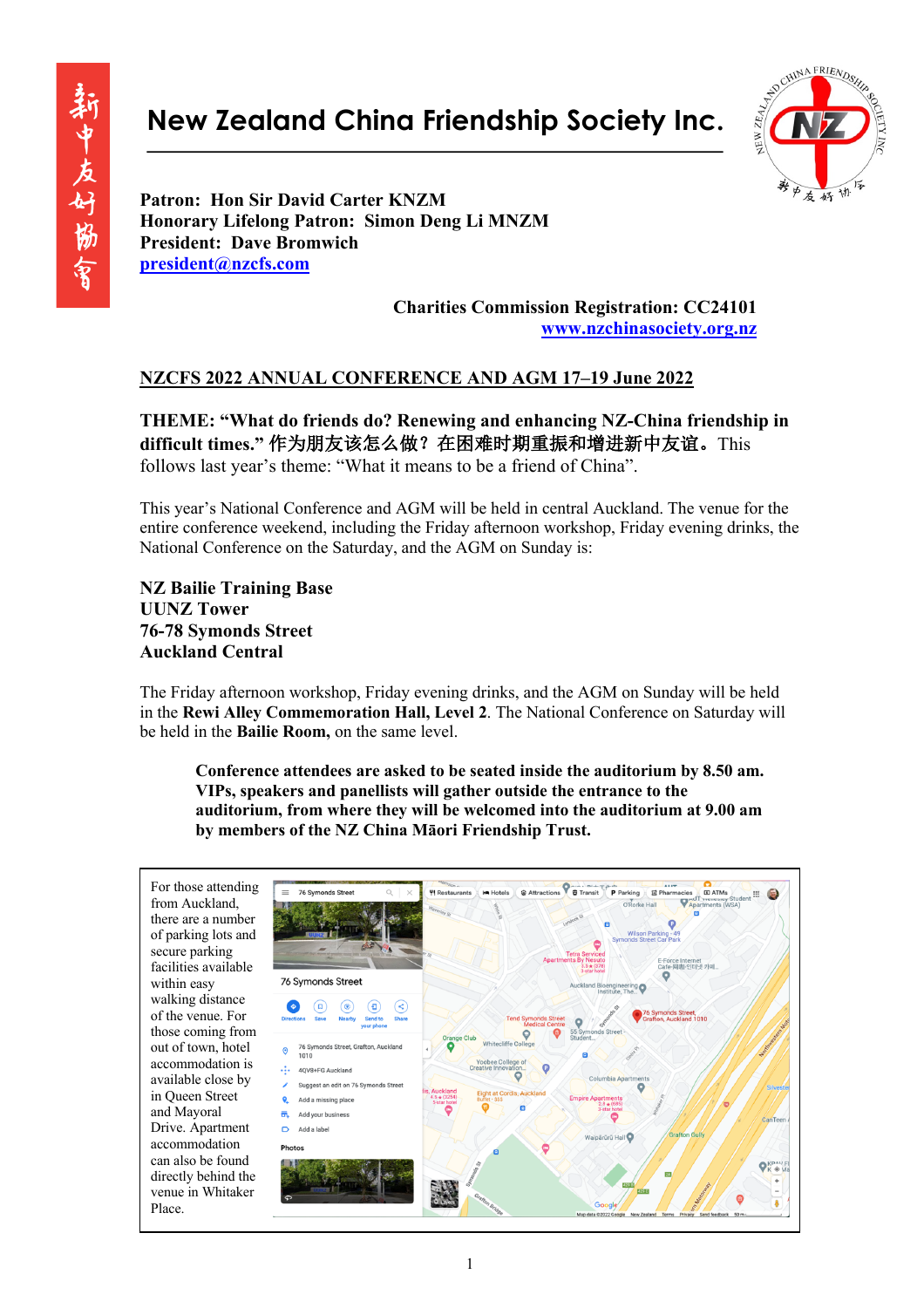### **Friday 17 June**

# **Venue: Rewi Alley Commemoration Hall**

| $1.00 - 2.00$ pm | <b>NZCFS National Executive Meeting</b>                              |
|------------------|----------------------------------------------------------------------|
|                  | Final meeting of the outgoing National Executive                     |
| $2.00 - 5.00$ pm | <b>Youth Workshop</b>                                                |
|                  | 2.00–3.00 pm Presentations by alumni from educational tours to China |
|                  | $3.00 - 3.15$ pm Afternoon tea                                       |
|                  | $3.15-4.30$ pm $Q&A/B$ rainstorm                                     |
|                  | 4.30–5.00 pm Introduction and tour of Rewi Alley Commemoration Hall  |
| $5.00 - 7.00$ pm | Registration opens                                                   |
|                  | Welcome                                                              |
|                  | Guest speaker Cr Paul Young                                          |
|                  | Drinks and canapés                                                   |

#### **Saturday 18 June**

#### **Venue: Bailie Room**

| $8.00 - 9.00$ am   | Registrations continue                                                                                                                                        |
|--------------------|---------------------------------------------------------------------------------------------------------------------------------------------------------------|
| $9.00 - 9.20$ am   | Mihi whakatau by members of NZ China Māori Friendship Charitable Trust<br>(Chin-Māo) and welcome by MCs Sylvia Yang and George Andrews                        |
| $9:20 - 10.10$ am  | <b>Keynote Speeches</b>                                                                                                                                       |
|                    | Presentations by NZCFS National President Dave Bromwich, China<br>Ambassador H.E. Dr Wang Xiaolong, and NZCFS Patron Hon Sir David<br>Carter KNZM             |
| $10.10 - 10.25$ am | Video message from National Chinese People's Association for Friendship<br>with Foreign Countries (CPAFFC)                                                    |
| $10.25 - 10.30$ am | Photograph with VIPs in Rewi Alley Commemoration Hall                                                                                                         |
| $10.30 - 10.50$ am | Morning tea                                                                                                                                                   |
| $10.50 - 11.40$ am | <b>Youth Experiences</b>                                                                                                                                      |
|                    | Report from Friday workshop, followed by panel discussion and questions<br>from the floor. Panellists Dani and Tee Hao-Aickin, Laura Carter, and Jake<br>Law. |
| $11.40 - 11.55$ pm | Presentation by Naisi Chen, Labour MP and NZ Chinese Language Week<br>trustee                                                                                 |
| $11.55 - 12.15$ pm | Entertainment from Dani and Tee Hao-Aickin performing as Ersha Island                                                                                         |
| $12.15 - 12.20$ pm | Group photograph (speakers, panellists and attendees from morning<br>session)                                                                                 |